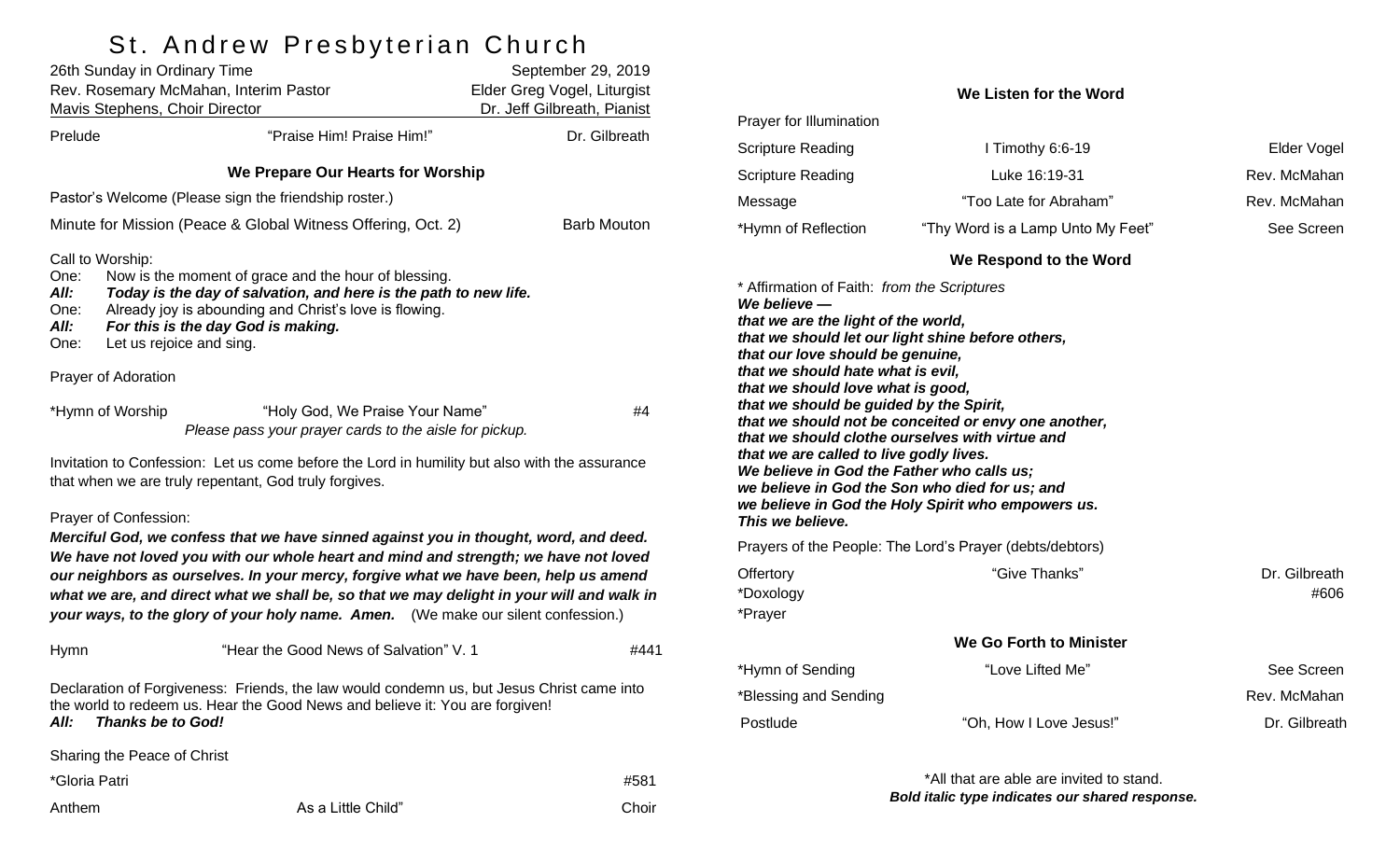#### *To Our Visitors & Guests:*

Welcome! It is a blessing to have you in worship with us today. We warmly invite your participation in the worship, fellowship, and ministry of this congregation where everyone is welcome as God's child. The pastor is available to answer any questions you might have after worship or by email or phone. There is a place for you here, and we are delighted to have you with us today.

#### **To All:**

The baptismal font at the entrance into the sanctuary signifies baptism as the entrance into the Universal Church and our inclusion in the worldwide family of Jesus Christ. It reminds us to remember our baptisms and be thankful.

Please note two upcoming speaker events. On Wednesday evening, Oct. 2, Marsha Farrell will speak about "Brain Health: Use It or Lose It." This interactive class will include interventions for improving our brain health. On Oct. 9, Pam Frazier will lead "Beautiful-Successful Aging," sharing how proper nourishment of body, mind and spirit can give us a glow that shows on the outside and leads to successful aging.

These talks are a good time to invite a friend to join you as St. Andrew. 6-7 PM. If you need a ride, please contact the church office and we will provide you with one.

Pastor Rosemary

Scripture for this Wednesday's study: Philippians 2:5-18 "The Mind of the Messiah"

#### **Prayer for Wholeness Opportunity:**

Individual prayers for Healing and Wholeness are available after church and on Wednesdays by appointment. Please contact Pastor Rosemary.

**"Heal me, O Lord, and I shall be healed; save me, and I shall be saved, for you are my praise." Jer. 17:14.**

An audio and written copy of each week's sermon is available on the website at [www.standrewdecatur.org.](http://www.standrewdecatur.org/)

# Welcome to



# *"Growing in Faith; Sharing the Good News; Living in God's Love."*

September 29, 2019

Rev. Rosemary McMahan, Interim Pastor 3310 Danville Rd. SW Decatur, AL 35603 Office: (256) 355-6310 [churchoffice@standrewdecatur.org](mailto:churchoffice@standrewdecatur.org) pastor@standrewdecatur.org [www.standrewdecatur.org](http://www.standrewdecatur.org/)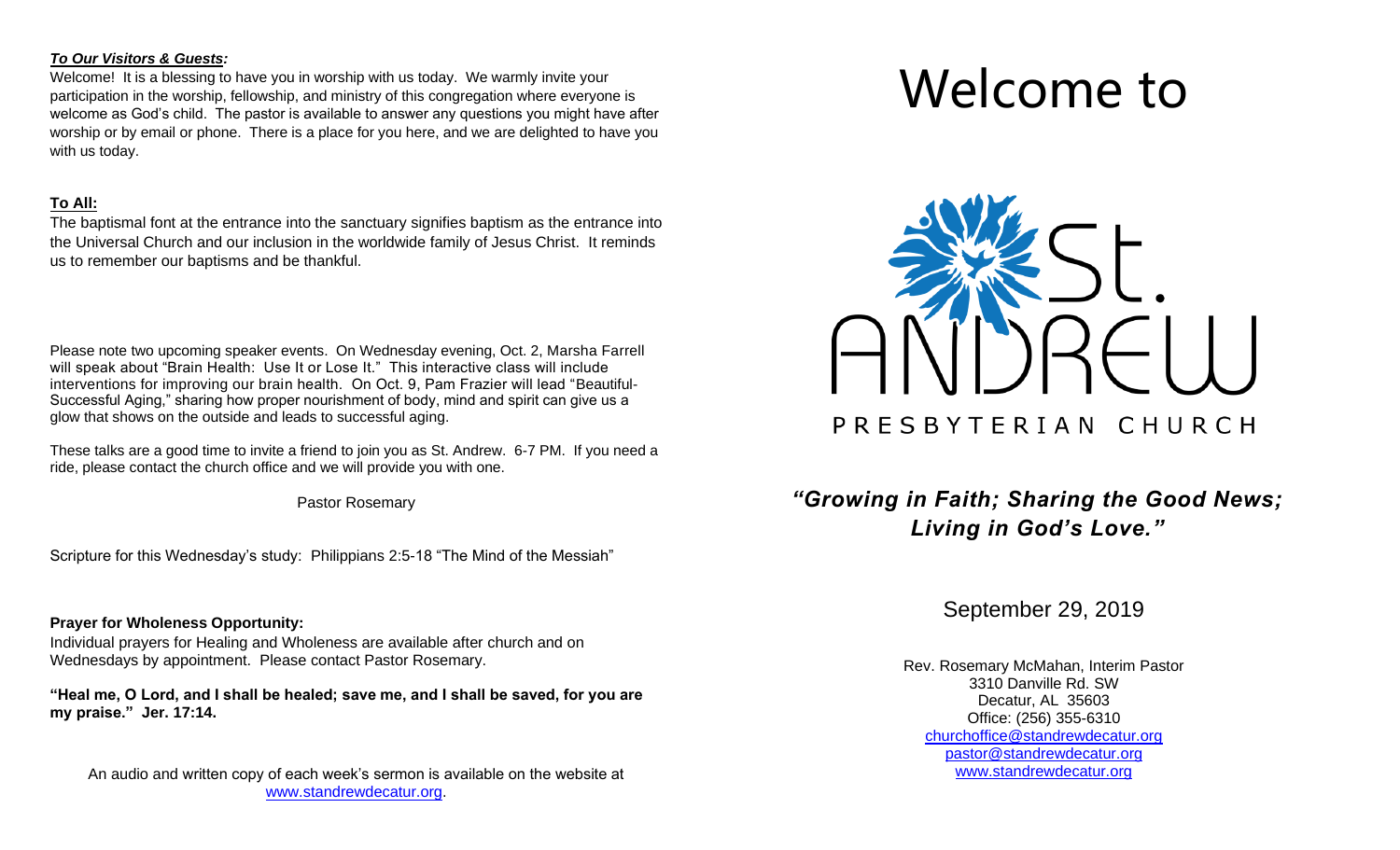#### *Scripture Reading Greg Vogel: I Tim. 6:6-19*

Of course, there is great gain in godliness combined with contentment; for we brought nothing into the world, so that we can take nothing out of it; but if we have food and clothing, we will be content with these. But those who want to be rich fall into temptation and are trapped by many senseless and harmful desires that plunge people into ruin and destruction. For the love of money is a root of all kinds of evil, and in their eagerness to be rich some have wandered away from the faith and pierced themselves with many pains. But as for you, man of God, shun all this; pursue righteousness, godliness, faith, love, endurance, gentleness. Fight the good fight of the faith; take hold of the eternal life, to which you were called and for which you made the good confession in the presence of many witnesses. In the presence of God, who gives life to all things, and of Christ Jesus, who in his testimony before Pontius Pilate made the good confession, I charge you to keep the commandment without spot or blame until the manifestation of our Lord Jesus Christ, which he will bring about at the right time--he who is the blessed and only Sovereign, the King of kings and Lord of lords. It is he alone who has immortality and dwells in unapproachable light, whom no one has ever seen or can see; to him be honor and eternal dominion. Amen. As for those who in the present age are rich, command them not to be haughty, or to set their hopes on the uncertainty of riches, but rather on God who richly provides us with everything for our enjoyment. They are to do good, to be rich in good works, generous, and ready to share, thus storing up for themselves the treasure of a good

foundation for the future, so that they may take hold of the life that really is life.

## *Scripture Reading Rev. McMahan: Luke 16:19-31*

"There was a rich man who was dressed in purple and fine linen and who feasted sumptuously every day. And at his gate lay a poor man named Lazarus, covered with sores, who longed to satisfy his hunger with what fell from the rich man's table; even the dogs would come and lick his sores. The poor man died and was carried away by the angels to be with Abraham. The rich man also died and was buried. In Hades, where he was being tormented, he looked up and saw Abraham far away with Lazarus by his side. He called out, 'Father Abraham, have mercy on me, and send Lazarus to dip the tip of his finger in water and cool my tongue; for I am in agony in these flames.' But Abraham said, 'Child, remember that during your lifetime you received your good things, and Lazarus in like manner evil things; but now he is comforted here, and you are in agony. Besides all this, between you and us a great chasm has been fixed, so that those who might want to pass from here to you cannot do so, and no one can cross from there to us.' He said, 'Then, father, I beg you to send him to my father's house--for I have five brothers--that he may warn them, so that they will not also come into this place of torment.' Abraham replied, 'They have Moses and the prophets; they should listen to them.' He said, 'No, father Abraham; but if someone goes to them from the dead, they will repent.' He said to him, 'If they do not listen to Moses and the prophets, neither will they be convinced even if someone rises from the dead.' "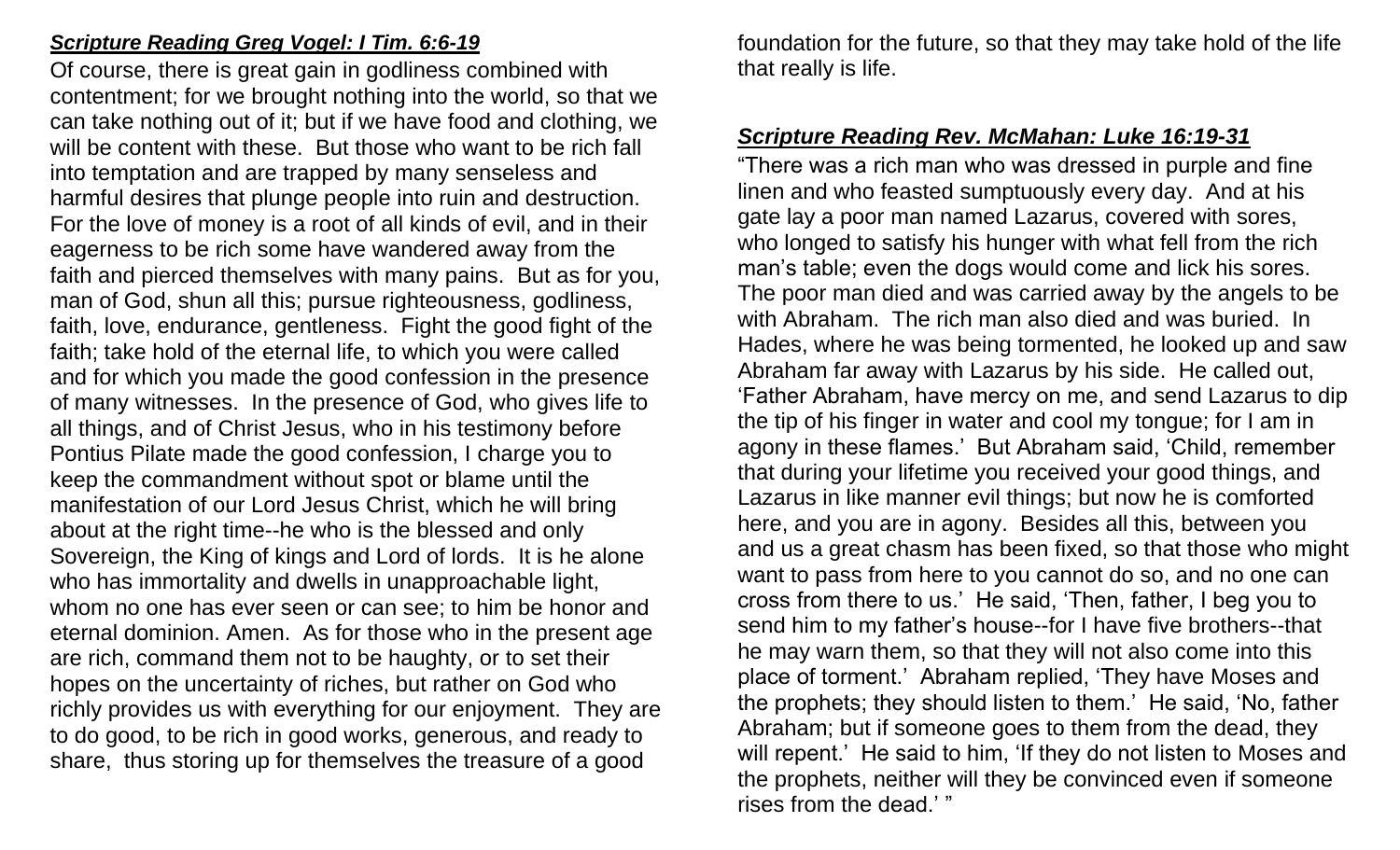**Thy Word is a Lamp Unto My Feet Text: Amy Grant, based on Psalm 119:105 Music by Michael W. Smith CCLI 14301**

#### Chorus:

Thy Word is a lamp unto my feet and a light unto my path. Thy Word is a lamp unto my feet and a light unto my path.

Verse 1:

When I feel afraid, think I've lost my way, Still you're there right beside me. And nothing will I fear, as long as you are near. Please be near me to the end.

# Chorus:

Thy Word is a lamp unto my feet and a light unto my path. Thy Word is a lamp unto my feet and a light unto my path.

## Verse 2:

I will not forget, your love for me and yet My heart forever is wandering. Jesus be my guide, And hold me to your side, I will love you to the end.

# Chorus:

Thy Word is a lamp unto my feet and a light unto my path. Thy Word is a lamp unto my feet and a light unto my path.

**Love Lifted Me Text: James Rowe Music: Howard E. Smith One-License 16507**

### Verse 1:

I was sinking deep in sin, Far from the peaceful shore, Very deeply stained within, Sinking to rise no more; But the Master of the sea Heard my despairing cry, From the waters lifted me, Now safe am I.

## Chorus:

Love lifted me! Love lifted me! When nothing else could help, Love lifted me. Love lifted me! Love lifted me! When nothing else could help, Love lifted me.

## Verse 2:

All my heart to Him I give, Ever to Him I'll cling, In His blessed presence live, Ever His praises sing. Love so mighty and so true Merits my soul's best songs; Faithful, loving service, too, To Him belongs.

## Chorus:

Love lifted me! Love lifted me! When nothing else could help, Love lifted me. Love lifted me! Love lifted me! When nothing else could help, Love lifted me.